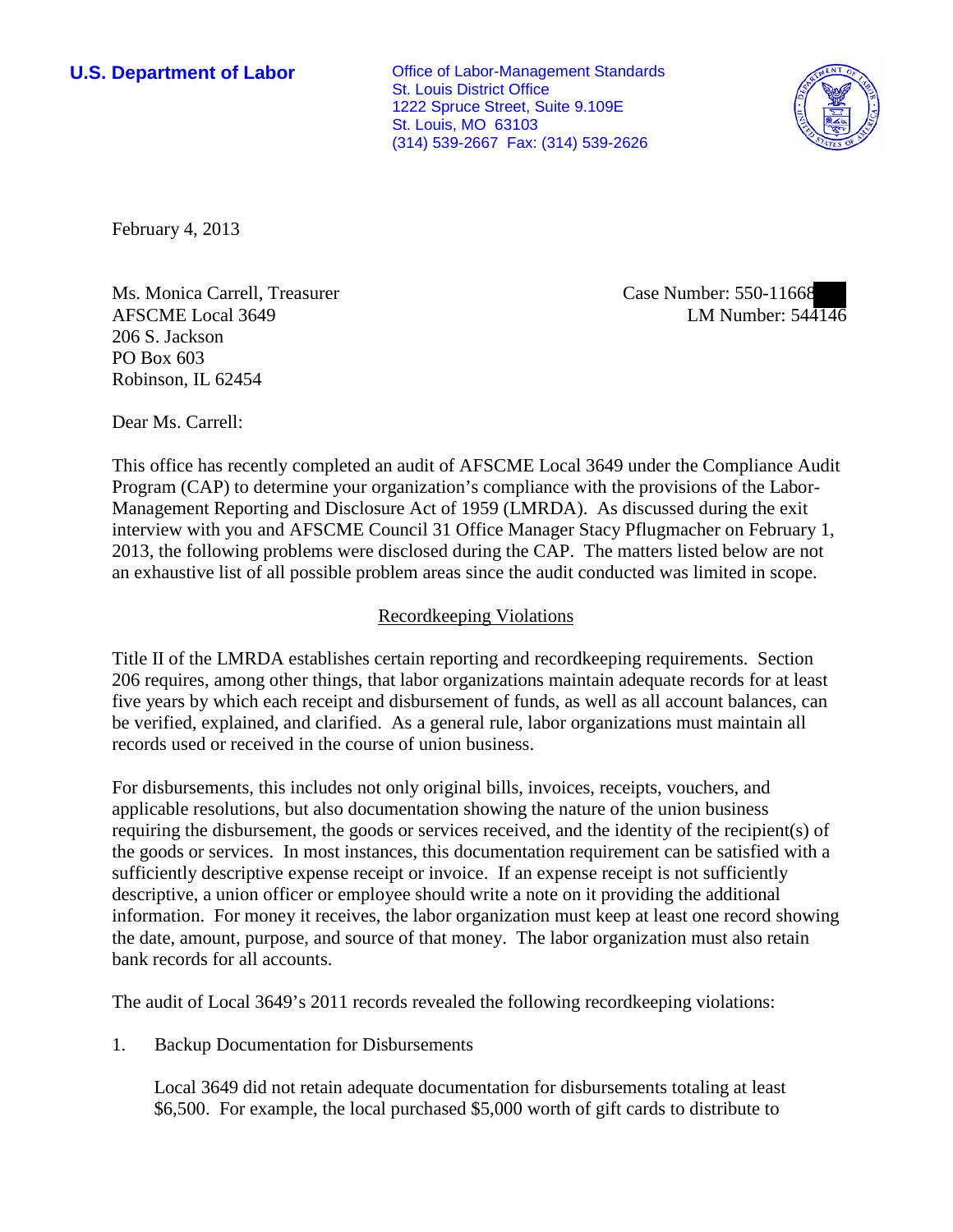members for Christmas gifts in 2010. The local did not retain an itemized receipt for this purchase.

As noted above, labor organizations must retain original receipts, bills, and vouchers for all disbursements. The president and treasurer (or corresponding principal officers) of your union, who are required to sign your union's LM report, are responsible for properly maintaining union records.

2. Disposition of Property

Local 3649 did not maintain an inventory of retirement watches and grocery gift cards it purchased, sold, or gave away. The union must report the value of any union property on hand at the beginning and end of each year in Item 30 (Other Assets) of the LM-3. The union must retain an inventory or similar record of property on hand to verify, clarify, and explain the information that must be reported in Item 30.

Based on your assurance that Local 3649 will retain adequate documentation in the future, OLMS will take no further enforcement action at this time regarding the above violations.

## Reporting Violations

The audit disclosed a violation of LMRDA Section 201(b), which requires labor organizations to file annual financial reports accurately disclosing their financial condition and operations. The Labor Organization Annual Report (Form LM-3) filed by Local 3649 for the fiscal year ended December 31, 2011, was deficient in the following areas:

1. Acquire/Dispose of Property

Item 13 [LM-3] (During the reporting period did your organization acquire or dispose of any assets in any manner other than by purchase or sale?) should have been answered, "Yes," because the union gave away retirement watches and gift cards totaling more than \$5,000 during the year. The union must identify the type and value of any property received or given away in the additional information section of the LM report along with the identity of the recipient(s) or donor(s) of such property. The union does not have to itemize every recipient of such giveaways by name. The union can describe the recipients by broad categories if appropriate such as "members" or "new retirees." In addition, the union must report the cost, book value, and trade-in allowance for assets that it traded in.